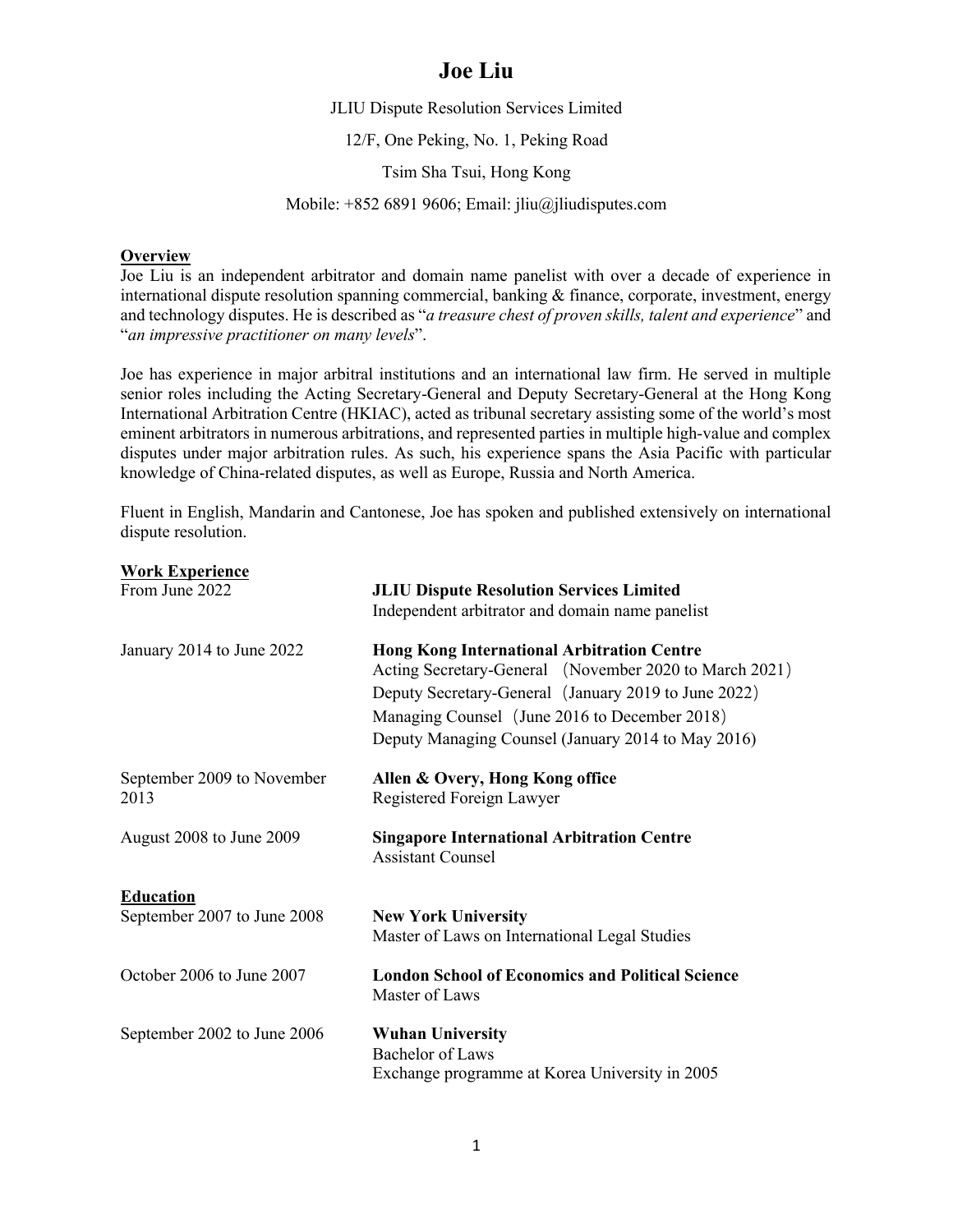## **Areas of Expertise**

Arbitration, mediation, domain name dispute resolution, commercial, corporate, banking/finance, energy, investment, joint venture, distribution and technology.

### **Experience in Domain Name Disputes**

- Supervised HKIAC's domain name team and its administration of domain name disputes
- Represented HKIAC in an UDRP proceeding before WIPO and received a favourable decision to transfer a domain name to HKIAC in 2020
- Spoke at multiple events on domain name dispute resolution

### **Professional Appointments and Memberships**

- Member of the Asian Domain Name Dispute Resolution Centre Administrative Panel
- Member of the Domain Name Dispute Resolution Panel of the Hong Kong International Arbitration **Centre**
- Member of the List of Arbitrators of the Hong Kong International Arbitration Centre
- Member of the Reserve Panel of Arbitrators of the Singapore International Arbitration Centre
- Member of the Panel of International Arbitrators of the Korean Commercial Arbitration Board
- Member of the Panel of Arbitrators of the Asian International Arbitration Centre
- Member of the HKIAC Rules Revision Committee producing the 2018 and 2013 HKIAC Administered Arbitration Rules
- Member of the Executive Committee of ARIAS Asia
- Faculty member of the HKIAC Advanced Arbitrator Training Programme
- Faculty member of the HKIAC Tribunal Secretary Training Programme

## **Key Publications**

- Key contributor, Moser & Bao, *A Guide to The HKIAC Arbitration Rules*, Oxford University Press, First Edition (2016) and Second Edition (2022)
- Contributor, Ma & Brock, *Arbitration in Hong Kong – A Practical Guide*, Sweet & Maxwell, Fifth Edition (2021)
- Co-author, "BRI Project Disputes at HKIAC: The Story So Far", CDR The Belt and Road Initiative, 2021
- Contributor, *International Commercial Arbitration Practice: 21st Century Perspectives*, LexisNexis, 2021
- Author, "A Case Study on the HKIAC Administered Arbitration Rules 2018", Asian Dispute Review, 2019
- Co-author, "A Comparative Overview of the 2018 HKIAC Administered Arbitration Rules", New York Dispute Resolution Lawyer, 2019
- Contributor, *Arbitration World*, Sweet & Maxwell, 2018
- Co-author, "Russia Turns East: The Use of Hong Kong Arbitration for Russian Disputes", Kutafin University Law Review, 2017
- Co-author, "Innovation in Asia", The Asia-Pacific Arbitration Review, 2016
- Aurthor, "Use of Arbitration in Cross-Border M&A Disputes", Corporate Disputes, 2015
- Co-author, "Enforcement of Foreign Awards in Mainland China: Current Practices and Future Trends", Journal of International Arbitration, 2014
- Author, "The suitability of HKIAC arbitration for derivative disputes", Asian-Mena Counsel, 2014
- Contributor, Choong & Weeramantry, *The Hong Kong Arbitration Ordinance, Commentary and Annotations*, Sweet & Maxwell, 2011

### **Admission**

October 2009 New York, United States